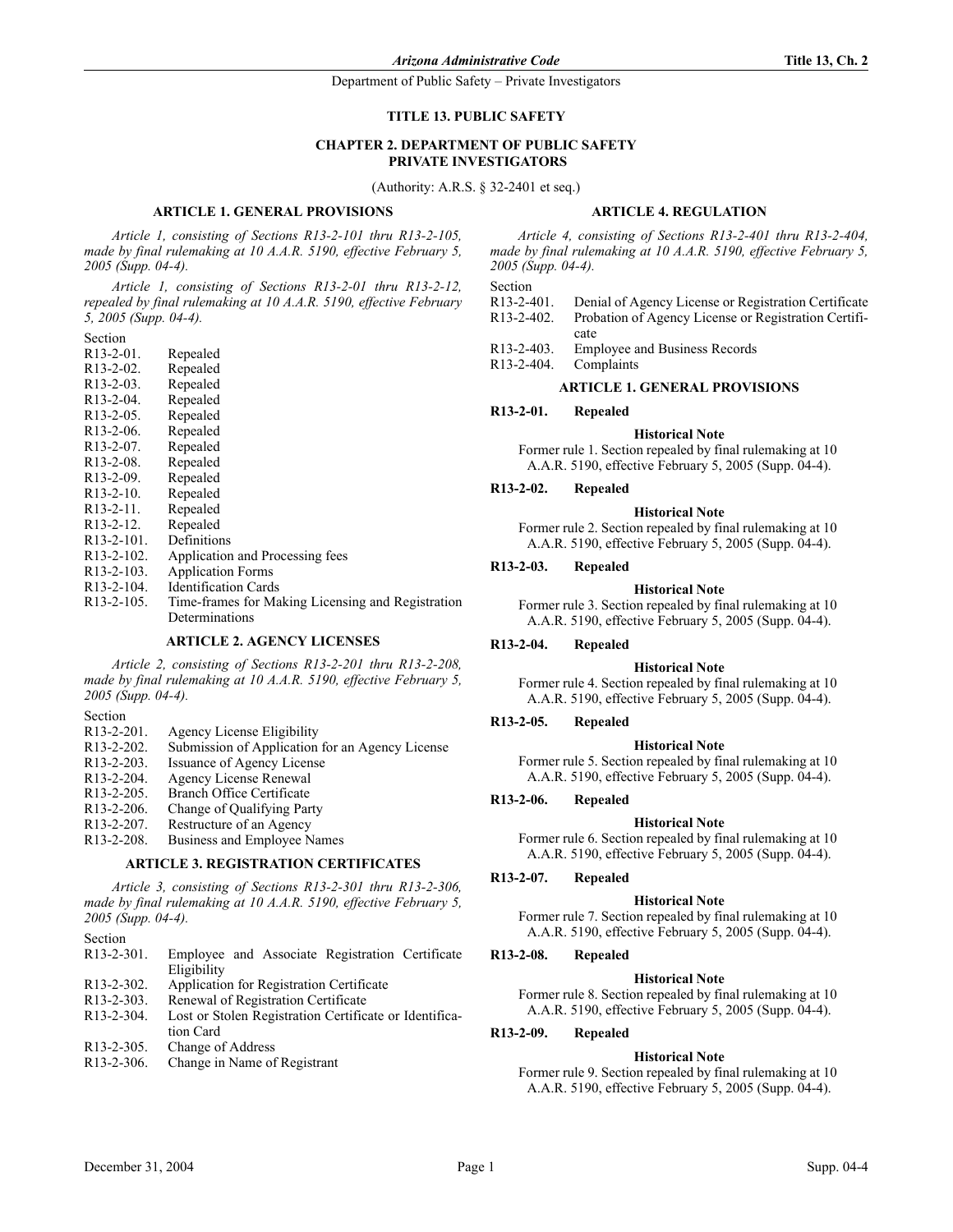# **R13-2-10. Repealed**

# **Historical Note**

Former rule 10. Section repealed by final rulemaking at 10 A.A.R. 5190, effective February 5, 2005 (Supp. 04-4).

### **R13-2-11. Repealed**

# **Historical Note**

Former rule 11. Section repealed by final rulemaking at 10 A.A.R. 5190, effective February 5, 2005 (Supp. 04-4).

## **R13-2-12. Repealed**

# **Historical Note**

Former rule 12. Section repealed by final rulemaking at 10 A.A.R. 5190, effective February 5, 2005 (Supp. 04-4).

# **R13-2-101. Definitions**

In addition to the definitions in A.R.S. § 32-2401, the following definitions apply to this Chapter:

- 1. "Branch office certificate" means a document issued by the Department to the qualifying party, authorizing the qualifying party to conduct the business of private investigations in this state at a location other than the principal place of business shown on the agency license.
- 2. "Classifiable fingerprints" means fingerprint impressions that meet the criteria of the Federal Bureau of Investigations (FBI) as contained in Form FD-258 (5-11-99): U.S. Government Printing Office: 2004-304-373/80029, incorporated by reference, available from the Department and the FBI (Attn: Logistical Support Unit (LSU), CJIS Division, 1000 Custer Hollow Road, Clarksburg, WV 26306). This incorporation contains no future editions or amendments.
- 3. "Corporation" or "domestic corporation" has the same meaning as in A.R.S. § 10-140.
- 4. "Delinquent" means an application is submitted after the license expiration date but before the expiration of the 90 day grace period as described in R13-2-204(C).
- 5. "Foreign corporation" means a corporation for profit that is incorporated under a law other than the law of Arizona.
- 6. "Limited liability corporation" has the same meaning as corporation.
- 7. "Partnership" is an association of two or more persons who are co-owners of a business for profit organized in accordance with A.R.S. Title 29, Partnerships.
- 8. "Probation" means a period during which an agency or individual that has violated A.R.S. Title 32 Chapter 24 is allowed to demonstrate the ability to meet licensure requirements before the Department takes another administrative action, such as suspension or revocation.
- 9. "Sole proprietor" means the only owner of a business operated for profit.

### **Historical Note**

New Section made by final rulemaking at 10 A.A.R. 5190, effective February 5, 2005 (Supp. 04-4).

# **R13-2-102. Application and Processing Fees**

- **A.** The application and processing fees are:
	- 1. Original agency license application, \$250;
	- 2. Agency license, \$400;
	- 3. Application for renewal of an agency license, \$250;
	- 4. Agency restructure, \$100;
	- 5. Agency delinquent renewal application, \$100;
	- 6. Reinstatement of agency license, \$250;
	- 7. Associate or employee registration certificate application, \$50;
- 8. Associate or employee registration certificate renewal, \$50;
- 9. Associate or employee registration delinquency, \$10;
- 10. Associate or employee registration reinstatement, \$25;
- 11. Replacement identification card, \$10;
- 12. Additional employer form, \$10; and
- 13. Fingerprint and digital photo fee (optional), \$15.
- **B.** In addition to any fees in subsections  $(A)(1)$ ,  $(A)(3)$ ,  $(A)(7)$ ,  $(A)(8)$ , and  $(A)(12)$  the Department shall collect a fee in an amount necessary to cover the cost of noncriminal justice fingerprint processing for criminal history record checks under A.R.S. § 41-1750(J).
- **C.** A person shall pay a fee by cash, cashier's check, certified check, or money order made payable to the Arizona Department of Public Safety. All fees are non-refundable except if A.R.S. § 41-1077 applies.

# **Historical Note**

New Section made by final rulemaking at 10 A.A.R. 5190, effective February 5, 2005 (Supp. 04-4).

# **R13-2-103. Application Forms**

**A.** The Department shall provide and an applicant shall use application forms for:

- 1. Agency license application;
- 2. Agency license renewal;
- 3. Employee or associate registration certificate application; and
- 4. Employee or associate registration renewal application.
- **B.** Application forms may be obtained in person at the Phoenix Licensing Unit office, by mail request to Arizona DPS Licensing Unit, or by telephone. An applicant may duplicate application forms.

# **Historical Note**

New Section made by final rulemaking at 10 A.A.R. 5190, effective February 5, 2005 (Supp. 04-4).

# **R13-2-104. Identification Cards**

- **A.** The Department shall provide a qualified applicant with an identification card for an:
	- 1. Agency license,
	- 2. Associate registration certificate, or
	- Employee registration certificate.
- **B.** The Department shall include on the identification card the applicant's:
	- 1. Name,
	- 2. Photograph,
	- 3. Physical description,
	- 4. Date of birth,
	- 5. Registration certificate number,
	- 6. Employer's agency name and license number, and
	- Card's expiration date.
- **C.** A licensee or certificate holder shall not assign or transfer an identification card. An identification card is valid only during the effective dates of the license or certificate under which the card has been issued, and for only as long as the card holder is employed by or associated with the agency licensee.
- **D.** A licensee or certificate holder shall not display a badge or shield in conjunction with performing the duties of a private investigator.
- **E.** An employee employed by more than one licensee shall obtain an identification card for each license under which the employee is employed.
- **F.** Upon termination of employment with an agency licensee, the employee shall surrender the employee's identification card to the agency's qualifying party or designee. The agency's qualifying party shall send the identification card to the Department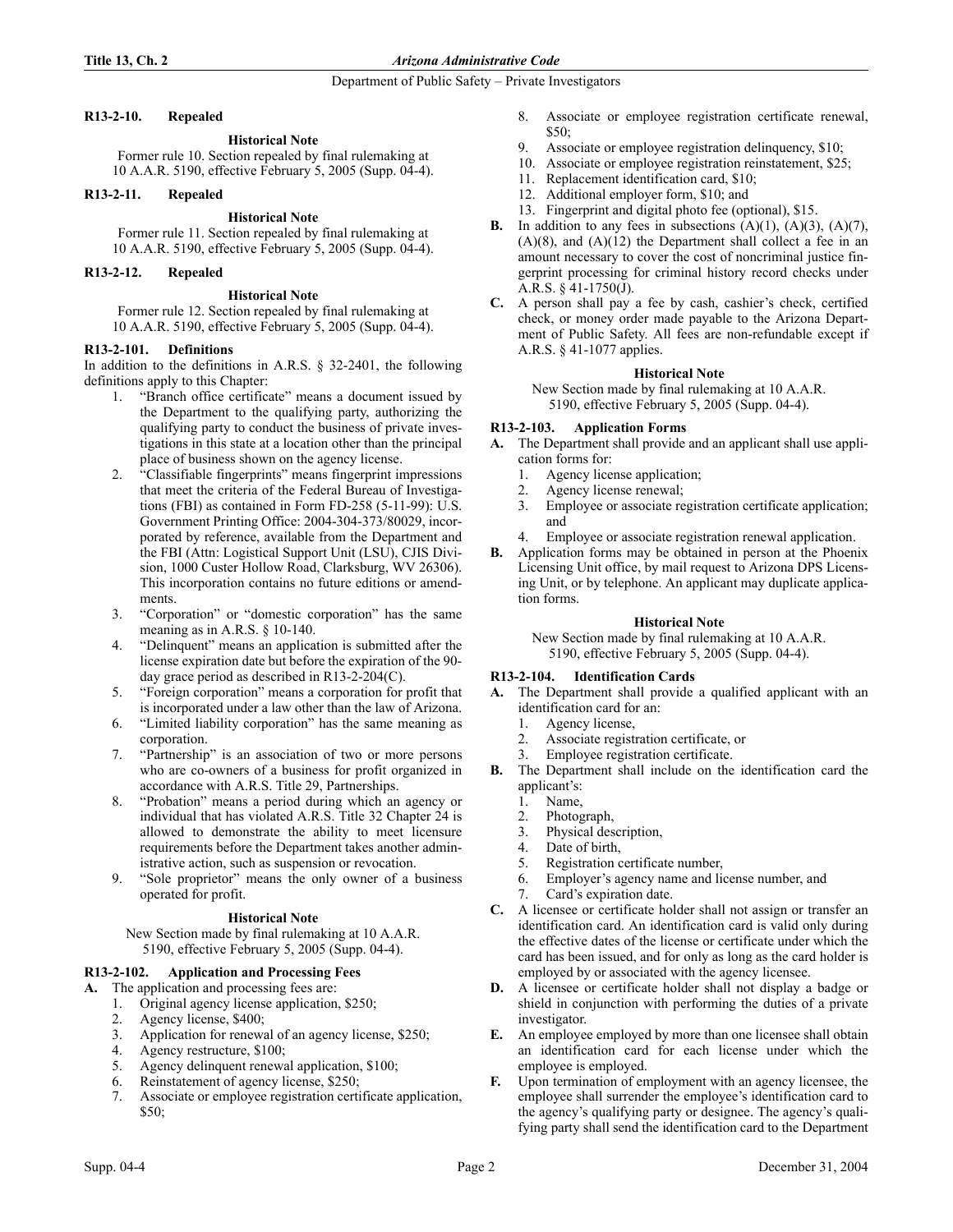within five business days of the employee surrendering the license. If the employee fails to surrender the card to the qualifying party, the qualifying party shall notify the Department, in writing, within five business days of the employee's termination of employment.

- **G.** If an identification card is lost or stolen, the holder of the card shall notify the Department immediately in writing. The Department shall issue a duplicate identification card upon submission of the required fee.
- **H.** The Department shall not approve a fictitious name for use on an identification card.

# **Historical Note**

New Section made by final rulemaking at 10 A.A.R. 5190, effective February 5, 2005 (Supp. 04-4).

## **R13-2-105. Time-frames for Making Licensing and Registration Determinations**

- **A.** The Department shall make a determination on the issuance, renewal, reinstatement, or restructure of an agency license, associate or employee registration certificate, or branch office certificate within 15 business days of the submission of an application, as follows:
	- 1. Five days for administrative completeness review, and
	- 2. Ten days for substantive review.
- **B.** The administrative completeness review time-frame, as described in A.R.S.  $\S$  41-1072(1) and listed in subsection  $(A)(1)$ , begins on the date the Department receives an application.
	- 1. If the application is not administratively complete when received, the Department shall send a notice of deficiency to the applicant. The deficiency notice shall state the documents and information needed to complete the application.
	- 2. Within 45 days from the date of the deficiency notice, the applicant shall submit to the Department the missing documents and information. The time-frame for the Department to finish the administrative completeness review is suspended from the date of the deficiency notice until the date the Department receives the missing documents and information.
	- 3. If the applicant fails to provide the missing documents and information within the time provided, the Department shall close the applicant's file, and the Department considers the application suspended. The Department shall not take further action until the required documentation or information and, if applicable, reinstatement fees are received.
- **C.** The substantive review time-frame, as described in A.R.S. § 41-1072(3) and listed in subsection (A)(2), begins on the date the Department determines an application is administratively complete.
	- 1. During the substantive review time-frame, the Department may make one comprehensive written request for additional information. The Department and applicant may mutually agree in writing to allow the Department to submit supplemental requests for additional information.
	- 2. The applicant shall submit to the Department the additional information to complete the application within 45 days from the date of the Department's request. The timeframe for the Department to complete the substantive review of the application is suspended from the date of the request for additional information until the Department receives the additional information.
	- 3. Unless the Department and applicant by mutual written agreement extend the 45-day period, the Department shall close the file of an applicant who fails to submit the

additional information within 45 days. An applicant whose file is closed and who wants to be licensed or certified shall apply again under R13-2-202 or R13-2-302.

- When the substantive review is complete, the Department shall inform the applicant in writing of its decision whether to license or register the applicant.
	- a. The Department shall deny a license or registration if it determines that the applicant does not meet all substantive criteria required by statute and rule. An applicant who is denied certification may appeal the Department's decision under A.R.S. § 41-1092 et seq.
	- b. The Department shall grant a license or registration if it determines that the applicant meets all substantive criteria for licensure or certification required by statute and rule.

# **Historical Note**

New Section made by final rulemaking at 10 A.A.R. 5190, effective February 5, 2005 (Supp. 04-4).

# **ARTICLE 2. AGENCY LICENSES**

# **R13-2-201. Agency License Eligibility**

The qualifying party for an agency license shall meet all requirements under A.R.S. § 32-2422. All other partners or corporate officers of the agency shall register as associates and meet the requirements under A.R.S. § 32-2441.

### **Historical Note**

New Section made by final rulemaking at 10 A.A.R. 5190, effective February 5, 2005 (Supp. 04-4).

# **R13-2-202. Submission of Application for an Agency License**

- **A.** Applications for an agency license may be presented in person at the Arizona Department of Public Safety Licensing office in Phoenix or by mail to Arizona DPS Licensing Unit. A qualifying party submitting an application shall ensure that the application consists of:
	- 1. A complete application form with the information required under A.R.S. § 32-2423 and the qualifying party's notarized signature;
	- 2. Properly completed fingerprint card with classifiable fingerprints of the qualifying party;
	- 3. Fees prescribed in R13-2-102;
	- 4. Legible, notarized copy of a government-issued photo identification document for the qualifying party, such as a state identification card or motor vehicle driver license;
	- Two color photographs of the qualifying party suitable for use in making a identification card, such as passport photos or 1" x 1 1/4" facial photos;
	- 6. Exact details as to the character and nature of the qualifying party's required experience under A.R.S. § 32-2422.
	- 7. If other than a sole proprietorship:
		- a. Partnership agreement, articles of organization, or articles of incorporation;
		- b. Applications for associate registration certificates under R13-2-302 completed by all officers, members, managers, and directors of the agency accompanied by classifiable fingerprints and two color photographs suitable for use in making a identification card such as passport photos or 1" x 1 1/4" facial photos;
	- 8. If a foreign corporation, evidence of Arizona Corporation Commission approval to transact business in Arizona;
	- The name under which the agency will do business. The Department shall not issue a license to a corporation or limited liability corporation using a DBA unless registered with the Arizona Secretary of State's Office for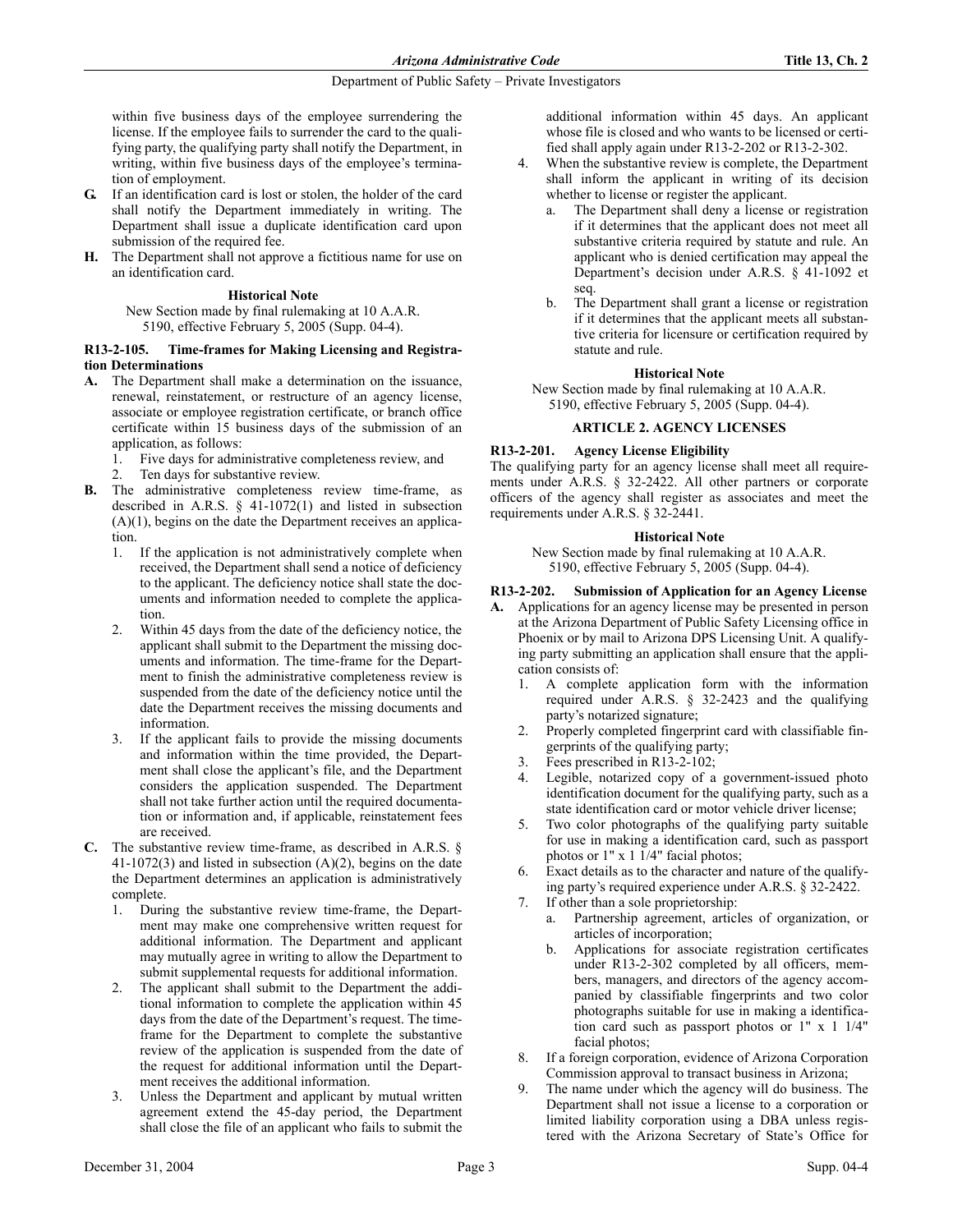## **Title 13, Ch. 2** *Arizona Administrative Code*

# Department of Public Safety – Private Investigators

approval of the trade name and the agency submits a copy of the registration to the Department.

- **B.** Sole proprietorships and partnerships may, but are not required to, register trade names.
- **C.** If applicable equipment and personnel are available, and if the applicant makes a request, the Department personnel shall take an applicant's photographs and fingerprints upon submission of the application and payment of appropriate fees as listed in R13-2-102.

# **Historical Note**

New Section made by final rulemaking at 10 A.A.R. 5190, effective February 5, 2005 (Supp. 04-4).

# **R13-2-203. Issuance of Agency License**

- **A.** The Department shall notify an applicant when an agency license is ready for issuance. The applicant has 90 days from the date of notification to:
	- 1. Pay applicable license fees;
	- 2. Provide a complete and accurate two-year surety bond; and
	- 3. For those agencies that will have employees, provide a certificate of worker's compensation insurance.
- **B.** If the applicant does not provide the required information within 90 days, the Department shall deny the application and all fees shall be forfeited.
- **C.** An applicant for an agency license or renewal may request to pick up the license at the Department's office in Phoenix. If no request is made, the Department shall send the license to the mailing address of the applicant.
- **D.** Each agency license shall contain the name and physical address of the licensed business and the number of the license. The issue date on the license is the date the two-year surety bond starts, which is not to be earlier than the date of notification under subsection (A). The license expires two years after issuance.
- **E.** The licensee shall post the license in a conspicuous place in the principal business office.
- **F.** A licensee shall not assign or transfer the license.
- **G.** A licensee shall notify the Department in writing within 15 business days of any change of address of the principal office.
- **H.** If a licensee wishes to surrender the license before the expiration date, the Department shall not refund the license fee or any part of the license fee.

### **Historical Note**

New Section made by final rulemaking at 10 A.A.R. 5190, effective February 5, 2005 (Supp. 04-4).

# **R13-2-204. Agency License Renewal**

- **A.** A qualifying party may submit a renewal application to the Department up to 60 days before the expiration date on the agency license.
- **B.** The qualifying party shall provide, with the renewal application, the information required under R13-2-202 for the renewal of registration certificates for all associates or employees of the agency.
- **C.** If an agency license is not renewed before the expiration date, the qualifying party and all partners, members, officers, associates and employees shall cease performing investigative activities subject to regulation under A.R.S. Title 32, Chapter 24, until the date the license is renewed. The qualifying party shall ensure that all identification cards with the elapsed agency license number are returned to the Department within five business days of the date the license expires.
- **D.** The Department shall not renew an agency license if the application is filed more than 90 days after the expiration date. If more than 90 days have elapsed, the qualifying party who

wishes to resume investigative work as a licensee shall reapply under R13-2-202.

# **Historical Note**

New Section made by final rulemaking at 10 A.A.R. 5190, effective February 5, 2005 (Supp. 04-4).

# **R13-2-205. Branch Office Certificate**

- **A.** An agency licensee shall obtain a branch office certificate for any place of business other than the principal place of business by request to the Department in writing.
- **B.** The branch office certificate contains the name, agency license number, license expiration date, and address of the branch office.
- **C.** A branch office certificate expires on the date the agency license expires and is renewed when the agency license is renewed.
- **D.** A licensee shall post a branch office certificate in a conspicuous place in the branch office.
- **E.** An agency shall notify the Department in writing within 15 business days of any address change for the branch office.

# **Historical Note**

New Section made by final rulemaking at 10 A.A.R. 5190, effective February 5, 2005 (Supp. 04-4).

# **R13-2-206. Change of Qualifying Party**

- **A.** If a qualifying party leaves an agency, the agency shall cease operations.
- **B.** If the agency desires to resume operations, a qualifying party shall submit an application for a new agency license under R13-2-202 and meet the requirements under R13-2-201. The Department shall grant the license if the qualifying party meets the requirements of R13-2-201.

# **Historical Note**

New Section made by final rulemaking at 10 A.A.R. 5190, effective February 5, 2005 (Supp. 04-4).

# **R13-2-207. Restructure of an Agency**

- **A.** A restructure of an agency occurs when there is a change in business legal status.
- **B.** If the restructure occurs at the time of renewal, the Department shall waive the restructure fee.
- **C.** If the restructure occurs at any time other than time of renewal, the agency shall pay the restructure fee. An application for restructure shall be submitted for the qualifying party and any new associates. Any new associates shall register and meet the requirements under A.R.S. § 32-2441.
- **D.** To change a sole proprietorship to a partnership, the applicant shall provide a partnership agreement with notarized signatures of the partners.
- **E.** To change a corporation to a partnership, the applicant shall provide documentation of the dissolving of the corporation and a partnership agreement with notarized signatures of the partners.
- **F.** To change a sole proprietorship or partnership to a corporation the applicant shall provide the Articles of Incorporation bearing the approval stamp of the Arizona Corporation Commission. If the change is to a foreign corporation, the applicant shall submit documentation of Arizona Corporation Commission approval for the foreign corporation to transact business in Arizona.
- **G.** To change a partnership to a sole proprietorship, the applicant shall provide documentation of the dissolving of the partnership.

# **Historical Note**

New Section made by final rulemaking at 10 A.A.R. 5190, effective February 5, 2005 (Supp. 04-4).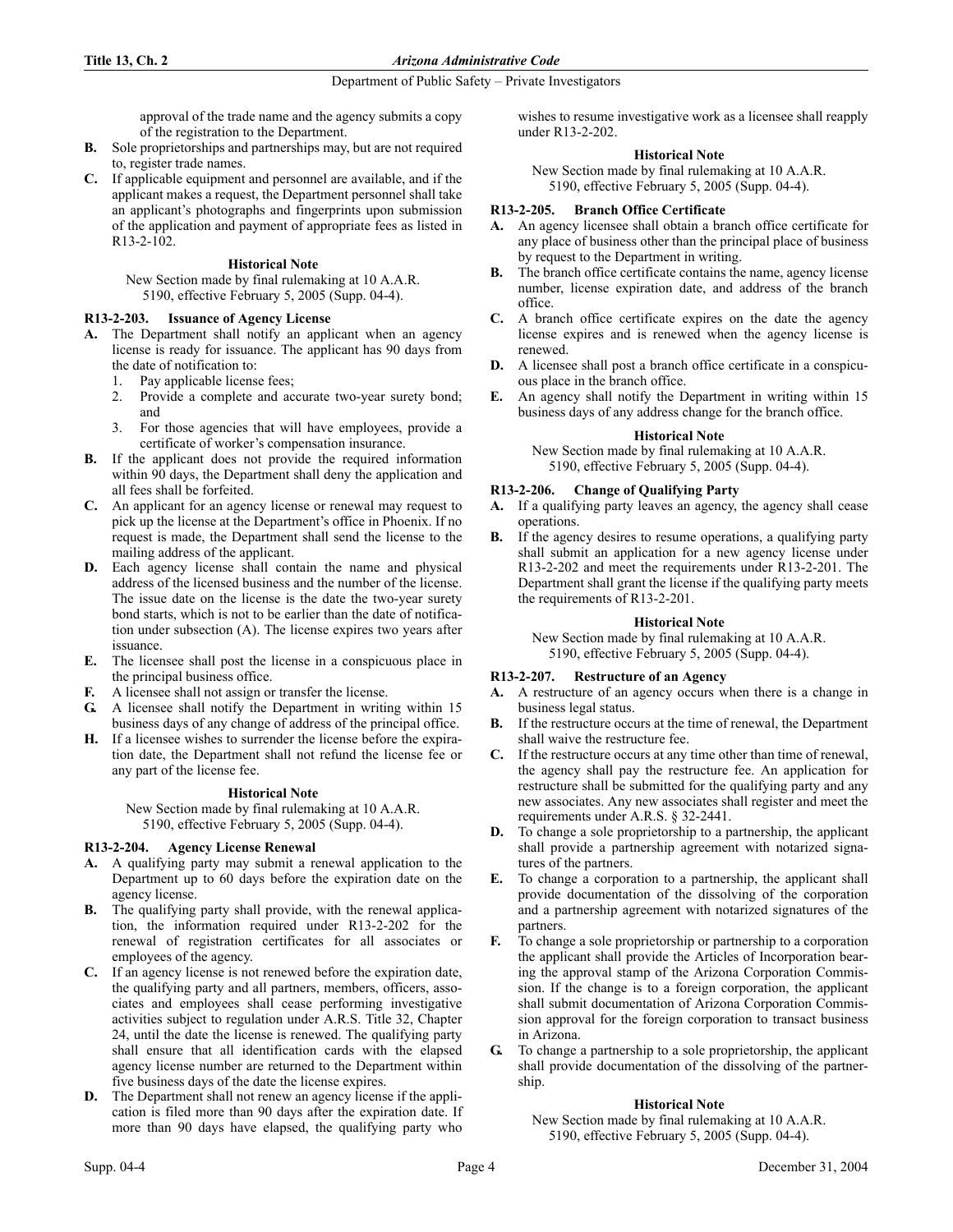### **R13-2-208. Business and Employee Names**

- **A.** The Department shall not grant a license to an agency with a name that includes "United States," "U.S.," "Federal," or "State of Arizona," or a name that associates the business with any governmental or law enforcement agency. The Department shall not grant a license to an individual or partnership that has a name with the word "corporation," "corp.," "incorporated," "Inc.," or "L.L.C." unless corporate or limited liability corporation papers have been filed with the Corporation Commission. The Department shall not approve a new business name that is similar to a business name of a currently licensed firm.
- **B.** An agency licensee and the licensee's associates and employees shall do business and present themselves under the name used on the licensee's application and the associate's or employee's identification card.
- **C.** An agency licensee shall do all business under the name and address that is on file with the Department and noted on the license. The licensee shall include its name and license number on all letterhead and business cards, advertising, contracts entered into with clients, and agency correspondence.

### **Historical Note**

New Section made by final rulemaking at 10 A.A.R. 5190, effective February 5, 2005 (Supp. 04-4).

# **ARTICLE 3. REGISTRATION CERTIFICATES**

### **R13-2-301. Employee and Associate Registration Certificate Eligibility**

An applicant for an associate or employee registration shall meet the requirements of A.R.S. § 32-2441.

# **Historical Note**

New Section made by final rulemaking at 10 A.A.R. 5190, effective February 5, 2005 (Supp. 04-4).

### **R13-2-302. Application for Registration Certificate**

- **A.** Applications for associate and employee registration certificates may be presented in person at the Department's licensing office in Phoenix or by mail to the Phoenix office.
- **B.** The applicant's employer shall verify all information provided by the applicant and verify proof of U.S citizenship or legal resident status with authorization to seek employment by examining either one document from List A of U.S. DOJ Form I-9 or one document from List B and one document from List C. After verification, the employer or the applicant may submit an application.
- **C.** In addition to providing documentation of the requirements of A.R.S. § 32-2442, the employer shall ensure that each application includes:
	- 1. A properly completed application form,
	- 2. Two color photographs suitable for use in making an identification card such as passport photos or 1" x 1 1/4" facial photos, and
	- 3. One properly completed fingerprint card with classifiable fingerprints.
- **D.** If applicable equipment and personnel are available, and if the applicant makes a request, the Department personnel shall take an applicant's photographs and fingerprints upon submission of the application and payment of appropriate fees as listed in R13-2-102.
- **E.** An associate or employee registrant shall conduct business and be identified under the name used on the application and the registration certificate. The Department shall not approve a fictitious name for use on an associate or employer registration certificate.
- **F.** If an applicant is employed by more than one agency, the applicant shall submit an application with the words "Addi-

tional Employer" written across the top of the application, submit the fee under R13-2-102, and meet the requirements of this Section. If the applicant has submitted a fingerprint card to the Department within less than 365 days, no fingerprint card is required for the Additional Employer application. If the applicant has not submitted a fingerprint card within less than 365 days, the applicant shall submit a new fingerprint card with the application. A licensee or registrant shall provide a new fingerprint card at least every two years.

# **Historical Note**

New Section made by final rulemaking at 10 A.A.R. 5190, effective February 5, 2005 (Supp. 04-4).

# **R13-2-303. Renewal of Registration Certificate**

- **A.** An associate or employee registration certificate expires on the date specified on the registration certificate. The agency licensee shall submit an associate or employee registration renewal application to the Department licensing unit up to 60 days before the expiration date.
- **B.** The Department shall not renew a certificate unless the application is complete and contains the information required under R13-2-302.
- **C.** When applicable equipment and personnel are available, the applicant's photographs and fingerprints may be taken at the Department of Public Safety upon submission of the application and payment of appropriate fees.
- The Department shall not renew an associate or employee registration unless it is part of an agency license renewal application.

# **Historical Note**

New Section made by final rulemaking at 10 A.A.R. 5190, effective February 5, 2005 (Supp. 04-4).

### **R13-2-304. Lost or Stolen Registration Certificate or Identification Card**

If a registration certificate or identification card is lost or stolen, the registrant shall notify the Department immediately and request a new registration certificate or identification card, provide a 1" x 1 1/ 4" inch photo for the identification card photos and pay the fee under R13-2-102 for a replacement card.

### **Historical Note**

New Section made by final rulemaking at 10 A.A.R. 5190, effective February 5, 2005 (Supp. 04-4).

# **R13-2-305. Change of Address**

A registrant who changes address shall notify the Department in writing within 30 days of the change of address.

### **Historical Note**

New Section made by final rulemaking at 10 A.A.R. 5190, effective February 5, 2005 (Supp. 04-4).

# **R13-2-306. Change in Name of Registrant**

A registrant whose name has changed shall notify the Department in writing within 30 days of the name change and may request a new identification card. If the registrant comes to the Department in person, the registrant shall present to the Department a governmentissued photo identification card with the new name or court documents recording the name change and the fees under R13-2-102. If the registrant sends a request by mail, the registrant shall mail to the Department certified, notarized copies of any court documents with a 1" x 1 1/4" inch photo for the identification card photo and the applicable fee under R13-2-102.

# **Historical Note**

New Section made by final rulemaking at 10 A.A.R. 5190, effective February 5, 2005 (Supp. 04-4).